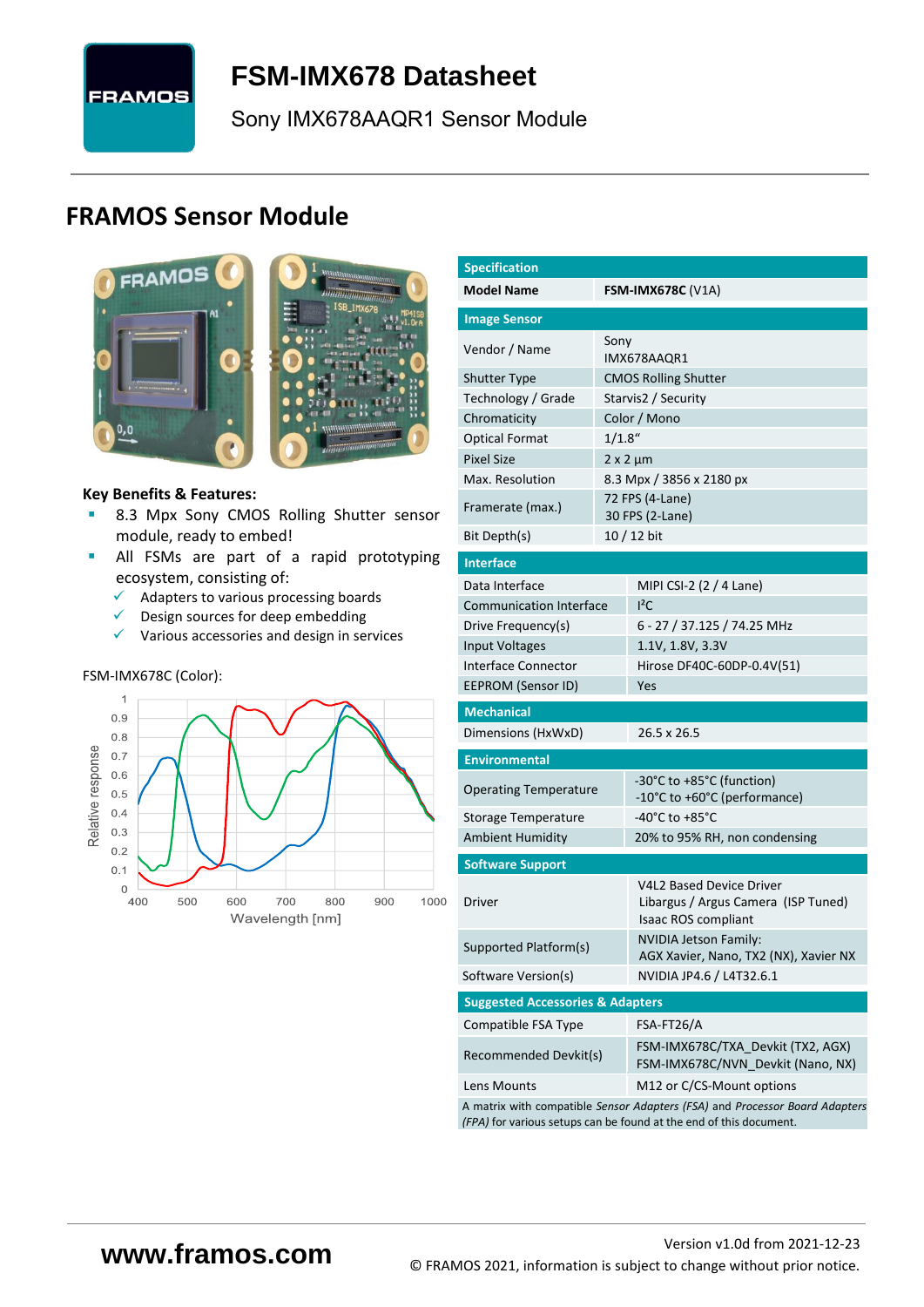#### **Mechanical Drawing**

**PAMOS** 



Sensor image optical center is in mechanical board center.

#### **Connector Pinout**

Type: [Hirose DF40C-60DP-0.4V\(51](#page-0-6)[\)](#page-0-6)  Mating Type: Hirose DF40HC(4.0)-60DS-0.4V(51)



Signals are routed directly from image sensor to connector. Details on specific signals are described in the respective image sensor datasheet.

# **www.framos.com**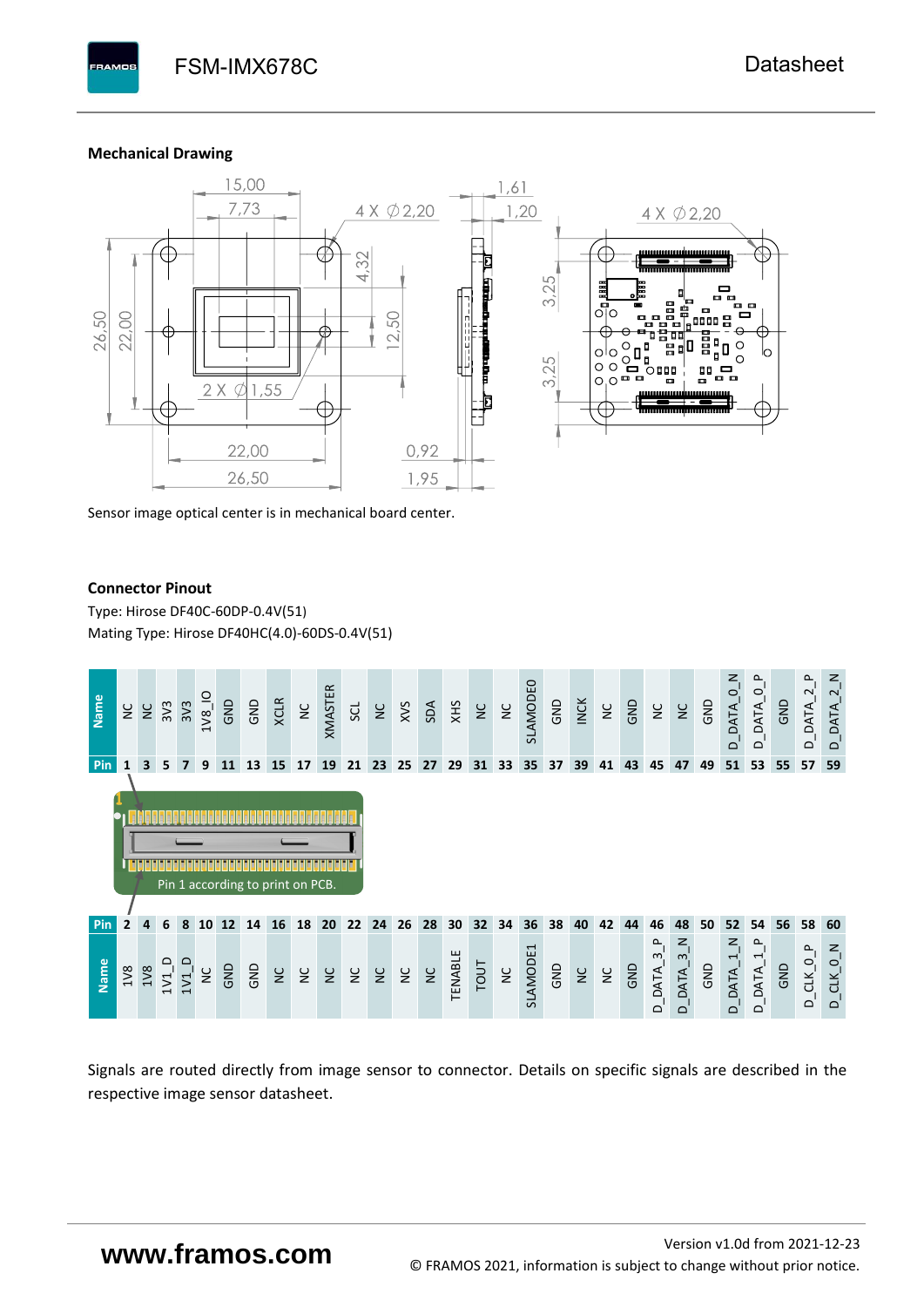FSM-IMX678C

### **Table of Contents**

FRAMOS

| 1              |       |  |
|----------------|-------|--|
|                | 1.1   |  |
|                | 1.2   |  |
|                | 1.2.1 |  |
|                | 1.2.2 |  |
| $\overline{2}$ |       |  |
|                | 2.1   |  |
|                | 2.1.1 |  |
|                | 2.1.2 |  |
| 3              |       |  |
|                | 3.1   |  |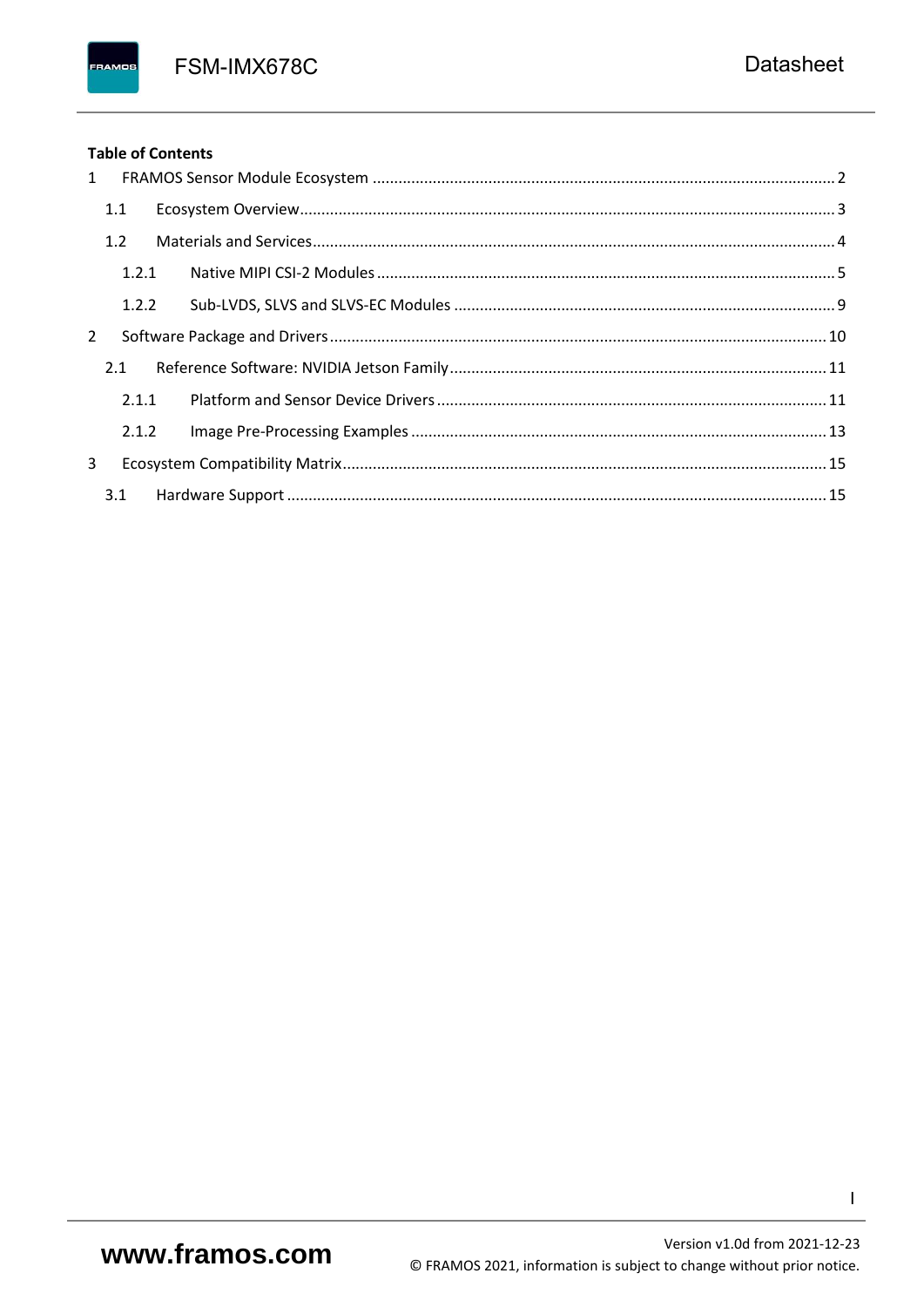## <span id="page-3-0"></span>**1 FRAMOS Sensor Module Ecosystem**

The FSM Ecosystem consists of FRAMOS Sensor Modules, Adapters, Software and Sources, and provides one coherent solution supporting the whole process of integrating image sensors into embedded vision products.

During the evaluation and proof-of-concept phase, off-the-shelf sensor modules with a versatile adapter framework allow the connection of latest image sensor technology to open processing platforms, like the NVIDIA Jetson Family or the 96boards.org standard. Reference drivers and sample applications deliver images immediately after installation, supporting V4L2 and an optional derivate API providing comfortable integration. Within the development phase, electrical design references and driver sources guide with a solid and proven baseline to quickly port into individual system designs and extend scope, while decreasing risk and efforts.

To simplify and relieve the whole supply chain, all FRAMOS Sensor Modules and adapters are optimized and ready for delivery in volume and customization with pre-configured lens holder, lens and further accessories.

#### **Off-the-Shelf Hardware**

- FRAMOS Sensor Modules (FSM) from stock, ready for evaluation and optimized for initial mass production.
- Versatile adapter framework, allowing flexible testing of different modules, on different processing boards:
	- FRAMOS Sensor Adapter (FSA): Everything the specific sensor needs for operation
	- FRAMOS Processor Adapter (FPA): Connect up to four FSM + FSA to a specific processor board
- From lenses, mechanics and cables, all needed imaging accessories from one hand

#### **Kickstart Software Package**

- Drivers with basic sensor integration:
	- V4L2 drivers for specific image sensors
	- Platform specific device tree overlays
- Streamlined V4L2 library (LibSV) with comfortable and generic C/C++ API
- Example applications demonstrating initialization, configuration and image acquisition

Further to the off-the-shelf hard- and software, the Ecosystem supports you on project basis with:

- Driver sources allowing the focus on application specific scope and sensor features
- Electrical references for FSA and FPA, supporting quick and optimized embedding of FSMs
- Engineering services via FRAMOS and its partners, allowing you to focus on your product's unique value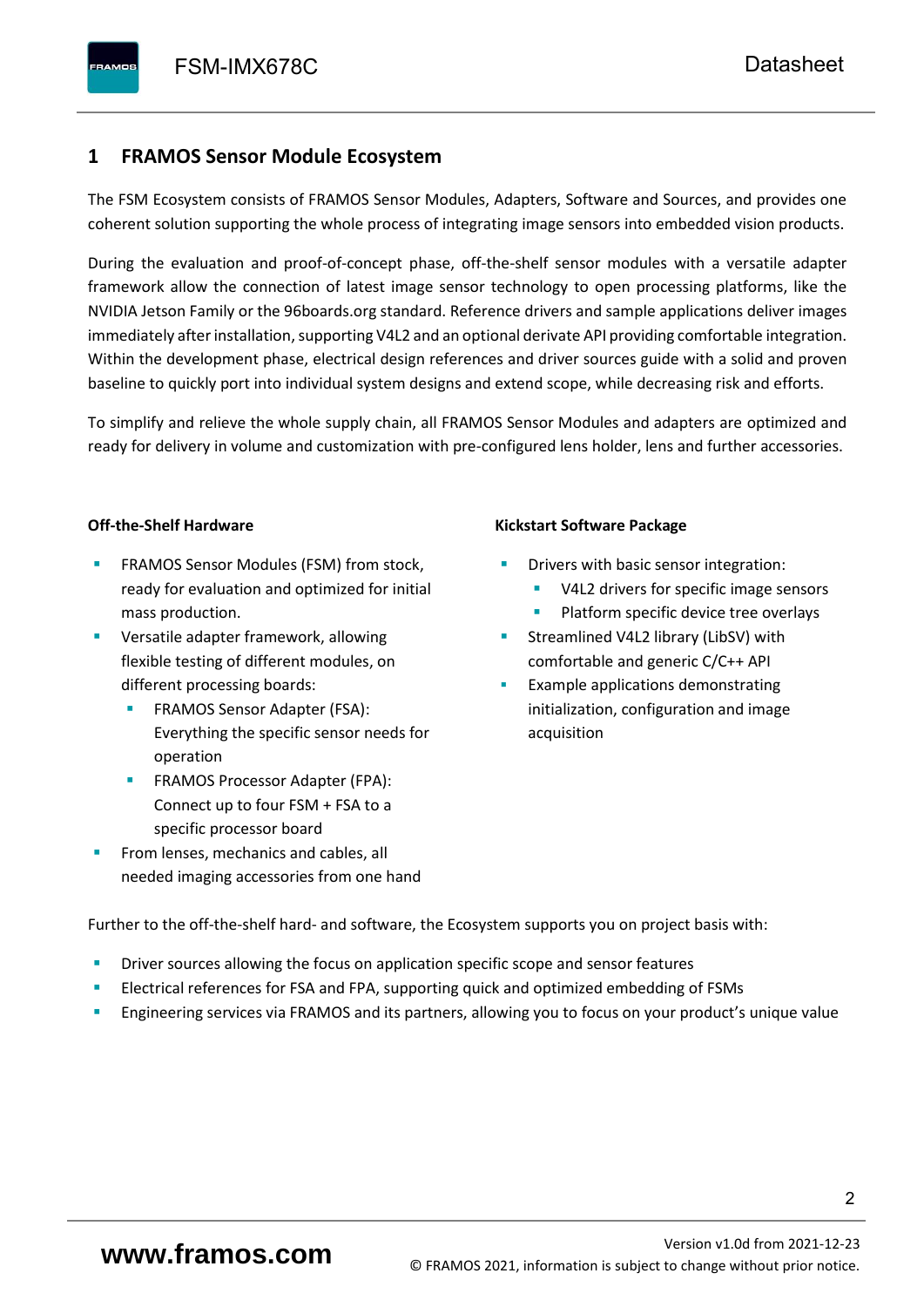# <span id="page-4-0"></span>**1.1 Ecosystem Overview**

**PAMOS** 

The figure below shows a map of compatibility with all components inside the Ecosystem. Every element (or hardware) and connection displayed in **Green** operates with native MIPI CSI-2 (D-PHY) data.



Every component and connection displayed in **Orange** or **Blue** operates with proprietary (Sub-LVDS, SLVS) or standardized (SLVS-EC) LVDS data, that requires further attention to the physical processing of the image data by either data conversion or specific FPGA IP. Users of MIPI CSI-2 based processing systems are supported by FSM specific data conversion located on dedicated FRAMOS Sensor Adapters (FSAs).



*Figure 1: Assembly of a typical Sensor Module Development Kit*

Specification and compatibility of all individual components are listed in the appropriate chapter of the full datasheet. Access to software and drivers is only granted with the purchase of the appropriate development kit. Electrical design sources, support and services are provided on individual basis, they are not part of the development kit or component purchase.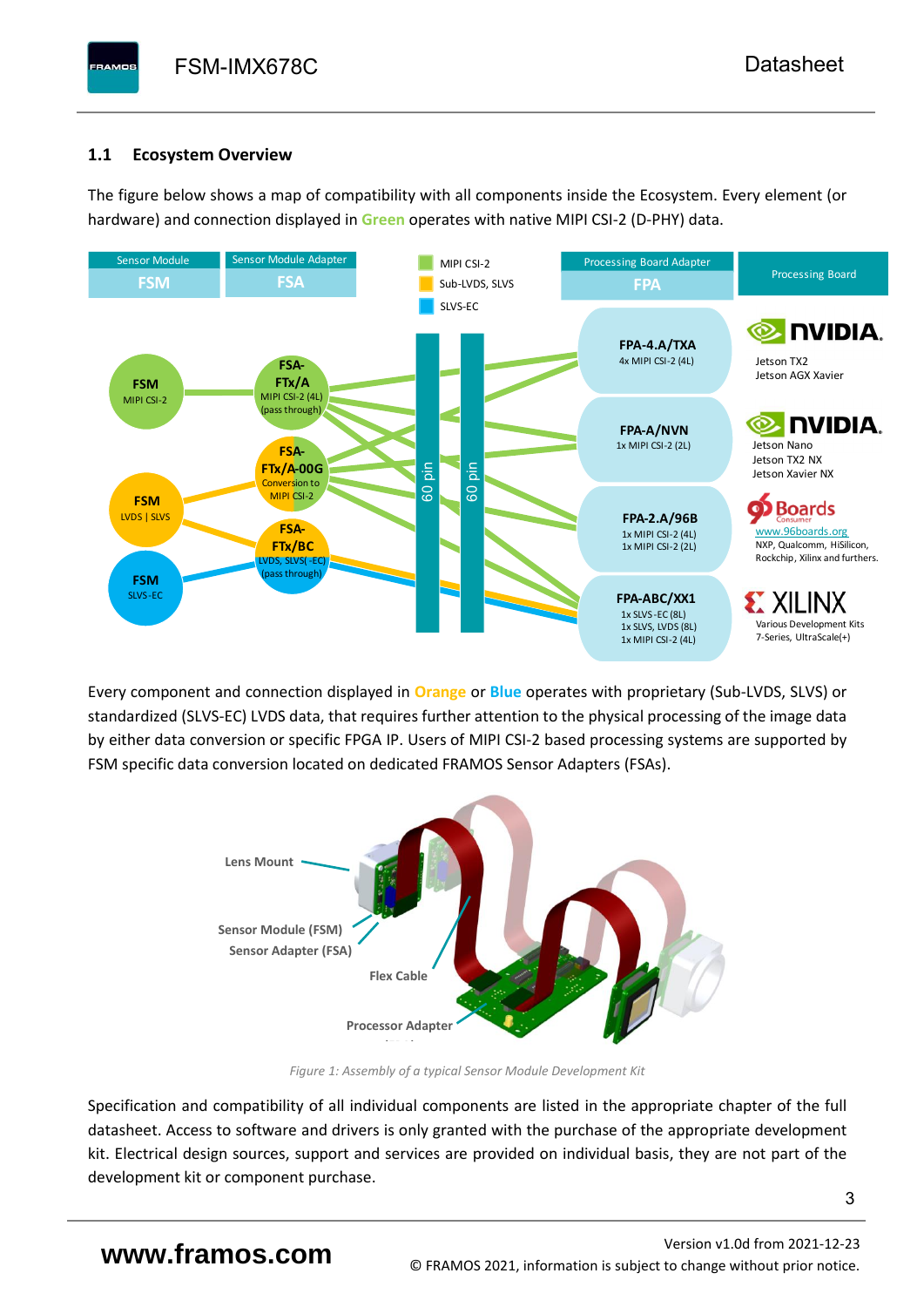#### <span id="page-5-0"></span>**1.2 Materials and Services**

Below you can find a list of materials and services as part of the FRAMOS Sensor Module Ecosystem.

#### **Hardware**

- **EXECTED FRAMOS Sensor Module Development Kits**
- **Individual Parts:** 
	- FRAMOS Sensor Modules
	- **FRAMOS Sensor Adapters**
	- **EXAMOS Processor Adapters**
	- **EXECTED** FRAMOS Module Accessories (Cables, Mounts)

**Software** (part of the Development Kit)

- Software Package for NVIDIA Jetson AGX Xavier, Nano, TX2, TX2 NX and Xavier NX
- Software Package for DragonBoard 410c (96Boards)
- **E** Xilinx FPGA reference implementation for SLVS-EC (Sony IMX421, IMX530)

#### **Design Sources** (on Project Basis)

- Software Driver Sources
- Electrical References for FSA, FPA (Schematics)

#### **Design Services**

- Off-the-shelf hardware customization including size, shape, connector and extended functionality
- Software customization and extension
	- Additional processor board support
	- Further sensor features and image (pre-)processing
- **■** Integration of additional sensors
- Optimization for volume production
- Lens assembly and alignment
- System / solution development
- Production and integration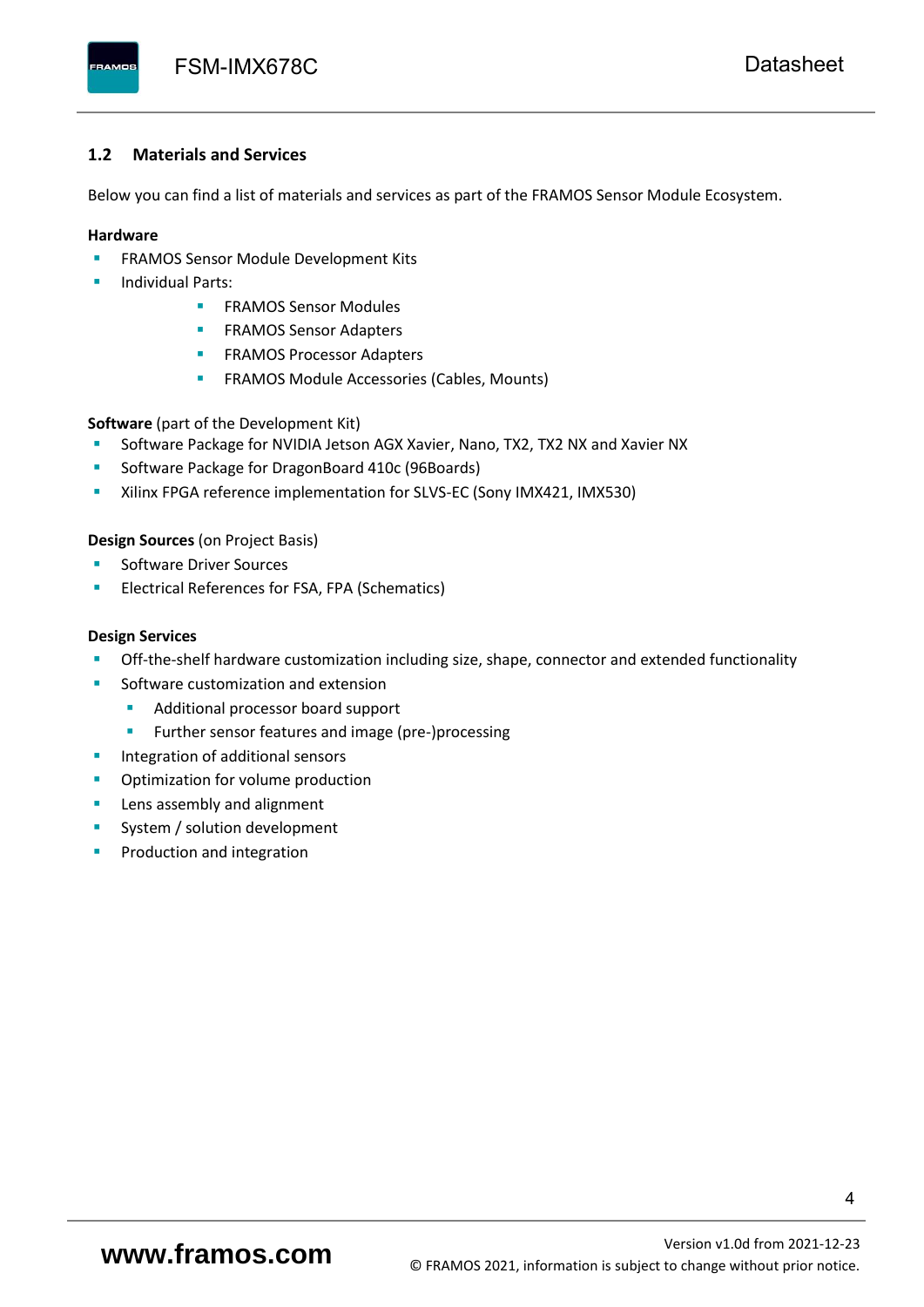### **1.2.1 Native MIPI CSI - 2 Modules**

#### **[Global Shu](#page-0-7)tters**

<span id="page-6-0"></span>

| <b>Model Name</b>                        | FSM-IMX297                      | <b>FSM-AR0144</b>            | FSM-IMX296                      | FSM-HDP230                             | FSM-IMX565                             |
|------------------------------------------|---------------------------------|------------------------------|---------------------------------|----------------------------------------|----------------------------------------|
| <b>Shutter Type</b>                      | <b>CMOS Global Shutter</b>      | <b>CMOS Global Shutter</b>   | <b>CMOS Global Shutter</b>      | <b>CMOS Global Shutter</b>             | <b>CMOS Global Shutter</b>             |
| <b>Technology</b>                        | Pregius (Gen2)(Bin)             |                              | Pregius (Gen2)                  |                                        | Pregius S (Gen4)                       |
| <b>Resolution [MP]</b>                   | 0.4                             | 1                            | 1.6                             | 2.3                                    | 12.3                                   |
| <b>Resolution [HxV]</b>                  | 728 x 544                       | 1280 x 800                   | 1456 x 1088                     | 1944 x 1204                            | 4128 x 3008                            |
| Max. Framerate [FPS]                     | 120.9 FPS (1-Lane)              | 60.3 FPS (2-Lane)            | 60.4 FPS (1-Lane)               | 59.9 FPS (4-Lane)<br>59.9 FPS (2-Lane) | 42.6 FPS (4-Lane)<br>22.3 FPS (2-Lane) |
| Mono / Color                             | Mono                            | Color / Mono                 | Mono                            | Color / Mono                           | Color / Mono                           |
| <b>Sensor Manufacturer</b>               | Sony                            | <b>ON Semiconductor</b>      | Sony                            | Pyxalis                                | Sony                                   |
| <b>Sensor Name</b>                       | <b>IMX297LLR /</b><br>IMX297LQR | AR0144CSSM /<br>AR0144CSSC   | <b>IMX296LLR /</b><br>IMX296LQR | HDPYX 230-G Mono<br>/ HDPYX 230-G RGB  | IMX565AAMJ-C /<br>IMX565AAQJ-C         |
| <b>Application / Grade</b>               | Sensing                         | Industrial                   | Sensing                         | Automotive                             | Industrial                             |
| <b>Optical Format [inch]</b>             | 1/2.9                           | 1/4                          | 1/2.9                           | 1/2.5                                  | 1/1.1                                  |
| Pixel Size [µm]                          | $6.9 \times 6.9$                | 3x3                          | 3.45 x 3.45                     | $3.2 \times 3.2$                       | $2.74 \times 2.74$                     |
| <b>Pixel Bitdepth [bit]</b>              | 10 bit                          | 10 / 12 bit                  | 10 bit                          | 8/10/12/14/16<br>bit                   | 8/10/12 bit                            |
| Data Interface [Type]                    | MIPI CSI-2                      | MIPI CSI-2                   | MIPI CSI-2                      | MIPI CSI-2                             | MIPI CSI-2                             |
| Data Interface [# Lanes]                 | $\mathbf{1}$                    | 1/2                          | $\mathbf{1}$                    | 2/4                                    | 2/4                                    |
| <b>Communication Interface</b>           | $I2C$ (4-wire serial)           | $l^2C$                       | $I2C$ (4-wire serial)           | $l^2C$                                 | $I^2C$                                 |
| <b>Drive Frequency [MHz]</b>             | 37.125 / 74.25 / 54             | 6 to 48                      | 37.125 / 74.25 / 54             | 6 to 27                                | 37.125 / 54 / 74.25<br><b>MHz</b>      |
| <b>Input Voltages</b>                    | 1.2V, 1.8V, 3.3V                | 1.2V, 1.8V, 2.8V             | 1.2V, 1.8V, 3.3V                | 1.2V, 1.8V, 2.8V                       | 1.1V, 1.8V, 2.9V, 3.3V                 |
| <b>Supported Lens Mounts</b>             | M12 or<br>C/CS-Mount options    | M12 or<br>C/CS-Mount options | M12 or<br>C/CS-Mount options    | M12 or<br>C/CS-Mount options           | C/CS-Mount option                      |
| <b>Board Dimensions [mm<sup>2</sup>]</b> | 26.5 mm x 26.5 mm               | 26.5 mm x 26.5 mm            | 26.5 mm x 26.5 mm               | 26.5 mm x 26.5 mm                      | 26.5 mm x 26.5 mm                      |

Version v1.0d from 2021-12-23

© FRAMOS 2021, information i[s su](mailto:sales@framos.de)bject to change without prior notice.

Version v1.0d from 2021-12-23<br>© FRAMOS 2021, information is subject to change without prior notice.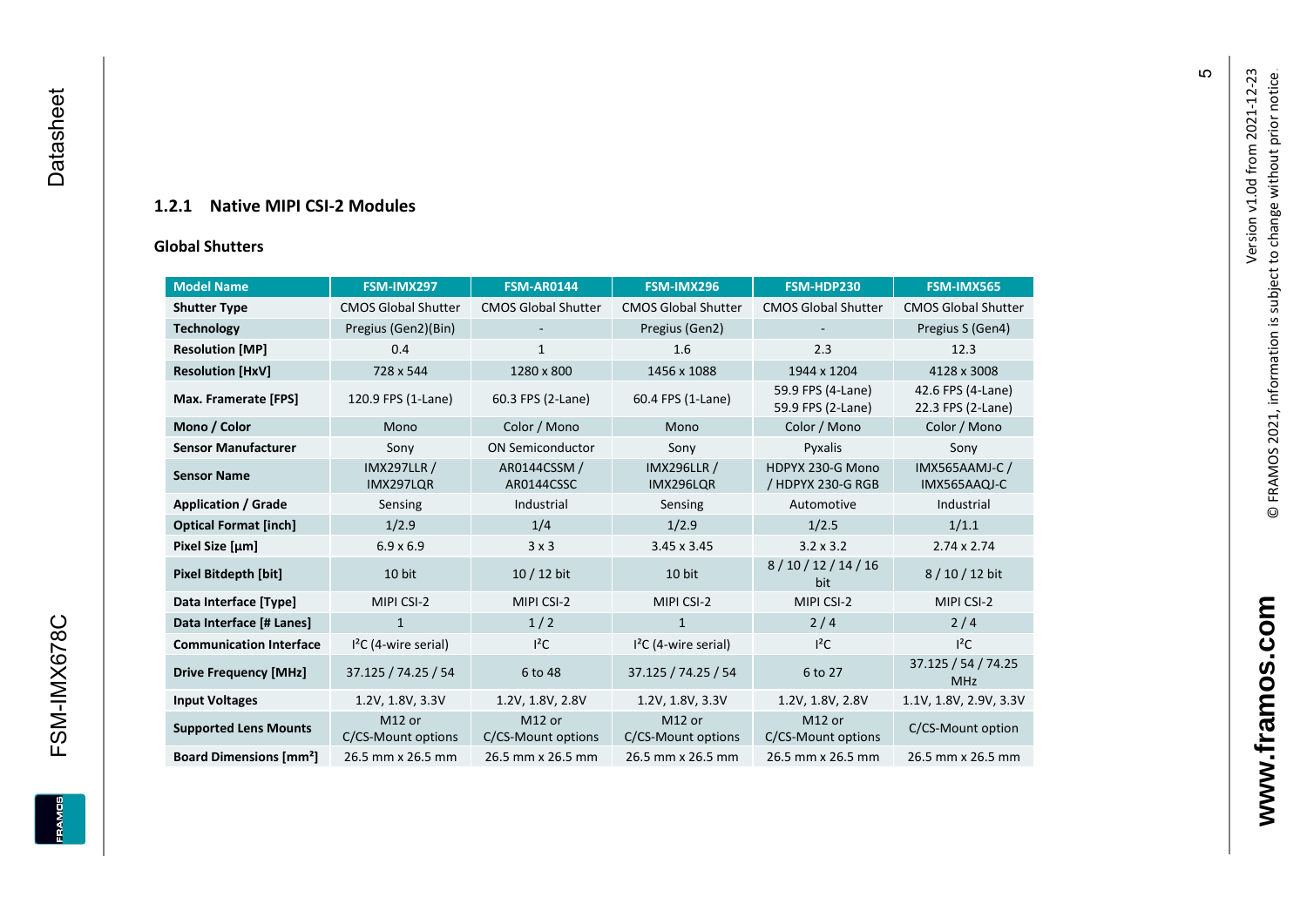#### **Rolling Shutters (Part 1/ 3 ) – up to 5 MP**

| <b>Model Name</b>                        | FSM-IMX327                         | FSM-IMX290                          | FSM-IMX462                                     | FSM-IMX464                         | FSM-IMX335                         | <b>FSM-AR0521</b>              |
|------------------------------------------|------------------------------------|-------------------------------------|------------------------------------------------|------------------------------------|------------------------------------|--------------------------------|
| <b>Shutter Type</b>                      | <b>CMOS Rolling</b><br>Shutter     | <b>CMOS Rolling</b><br>Shutter      | <b>CMOS Rolling</b><br>Shutter                 | <b>CMOS Rolling</b><br>Shutter     | <b>CMOS Rolling</b><br>Shutter     | <b>CMOS Rolling</b><br>Shutter |
| <b>Technology</b>                        | Starvis + NIR                      | Starvis + NIR                       | <b>Starvis</b>                                 | Starvis + NIR                      | <b>Starvis</b>                     |                                |
| <b>Resolution [MP]</b>                   | 2.1                                | 2.1                                 | 2.1                                            | 4.2                                | 5                                  | 5                              |
| <b>Resolution [HxV]</b>                  | 1920 x 1080                        | 1920 x 1080                         | 1920 x 1080                                    | 2712 x 1538                        | 2616 x 1964                        | 2592 x 1944                    |
| Max. Framerate [FPS]                     | 60 FPS (4-Lane)<br>60 FPS (2-Lane) | 120 FPS (4-Lane)<br>60 FPS (2-Lane) | 120 FPS (4-Lane)<br>60 FPS (2-Lane)            | 90 FPS (4-Lane)<br>30 FPS (2-Lane) | 60 FPS (4-Lane)<br>30 FPS (2-Lane) |                                |
| Mono / Color                             | Color                              | Color                               | Mono                                           | Color / Mono                       | Color / Mono                       | Color / Mono                   |
| <b>Sensor Manufacturer</b>               | Sony                               | Sony                                | Sony                                           | Sony                               | Sony                               | <b>ON Semiconductor</b>        |
| <b>Sensor Name</b>                       | <b>IMX327LOR1</b>                  | IMX462LOR-C                         | <b>IMX290LLR /</b><br>IMX464LQR-C<br>IMX290LQR |                                    | <b>IMX335LLN /</b><br>IMX335LQN    | AR0521SR2M /<br>AR0521SR2C     |
| <b>Application / Grade</b>               | Security                           | Security                            | Security                                       | Security                           | Security                           |                                |
| <b>Optical Format [inch]</b>             | 1/2.8                              | 1/2.8                               | 1/2.8                                          | 1/1.8                              |                                    | 1/2.5                          |
| Pixel Size [µm]                          | $2.9 \times 2.9$                   | $2.9 \times 2.9$                    | $2.9 \times 2.9$                               | $2.9 \times 2.9$                   | $2 \times 2$                       | $2.2 \times 2.2$               |
| <b>Pixel Bitdepth [bit]</b>              | 10 / 12 bit                        | 10 / 12 bit                         | 10 / 12 bit<br>10 / 12 bit                     |                                    | 10 / 12 bit                        | 8/10/12 bit                    |
| Data Interface [Type]                    | MIPI CSI-2                         | MIPI CSI-2                          | MIPI CSI-2                                     | MIPI CSI-2                         | MIPI CSI-2                         | MIPI CSI-2                     |
| Data Interface [# Lanes]                 | 2/4                                | 2/4                                 | 2/4                                            | 2/4                                | 2/4                                | 2/4                            |
| <b>Communication Interface</b>           | $I2C$ (4-wire serial)              | $l^2C$                              | $I2C$ (4-wire serial)                          | $I^2C$                             | $l^2C$                             | $l^2C$                         |
| <b>Drive Frequency [MHz]</b>             | 37.125 / 74.25<br>37.125 / 74.25   |                                     | 37.125 / 74.25                                 | 6 to 27 / 37.125 /<br>74.25        | $6 - 27 / 37.125 /$<br>74.25       | 10 to 48                       |
| <b>Input Voltages</b>                    | 1.2V, 1.8V, 2.9V                   | 1.2V, 1.8V, 2.9V                    | 1.2V, 1.8V, 2.9V                               | 1.2V, 1.8V, 2.9V                   | 1.2V, 1.8V, 2.9V                   | 1.2V, 1.8V, 2.7V               |
| <b>Supported Lens Mounts</b>             | M12 or C/CS-Mount<br>options       | M12 or C/CS-Mount<br>options        | M12 or C/CS-Mount<br>options                   | M12 or C/CS-Mount<br>options       | M12 or C/CS-Mount<br>options       | M12 or C/CS-Mount<br>options   |
| <b>Board Dimensions [mm<sup>2</sup>]</b> | $26.5 \times 26.5$                 | $26.5 \times 26.5$                  | 26.5 x 26.5                                    | $26.5 \times 26.5$                 | 26.5 x 26.5                        | 26.5 x 26.5                    |

 $\circ$ 

**www.framos.com**

www.framos.com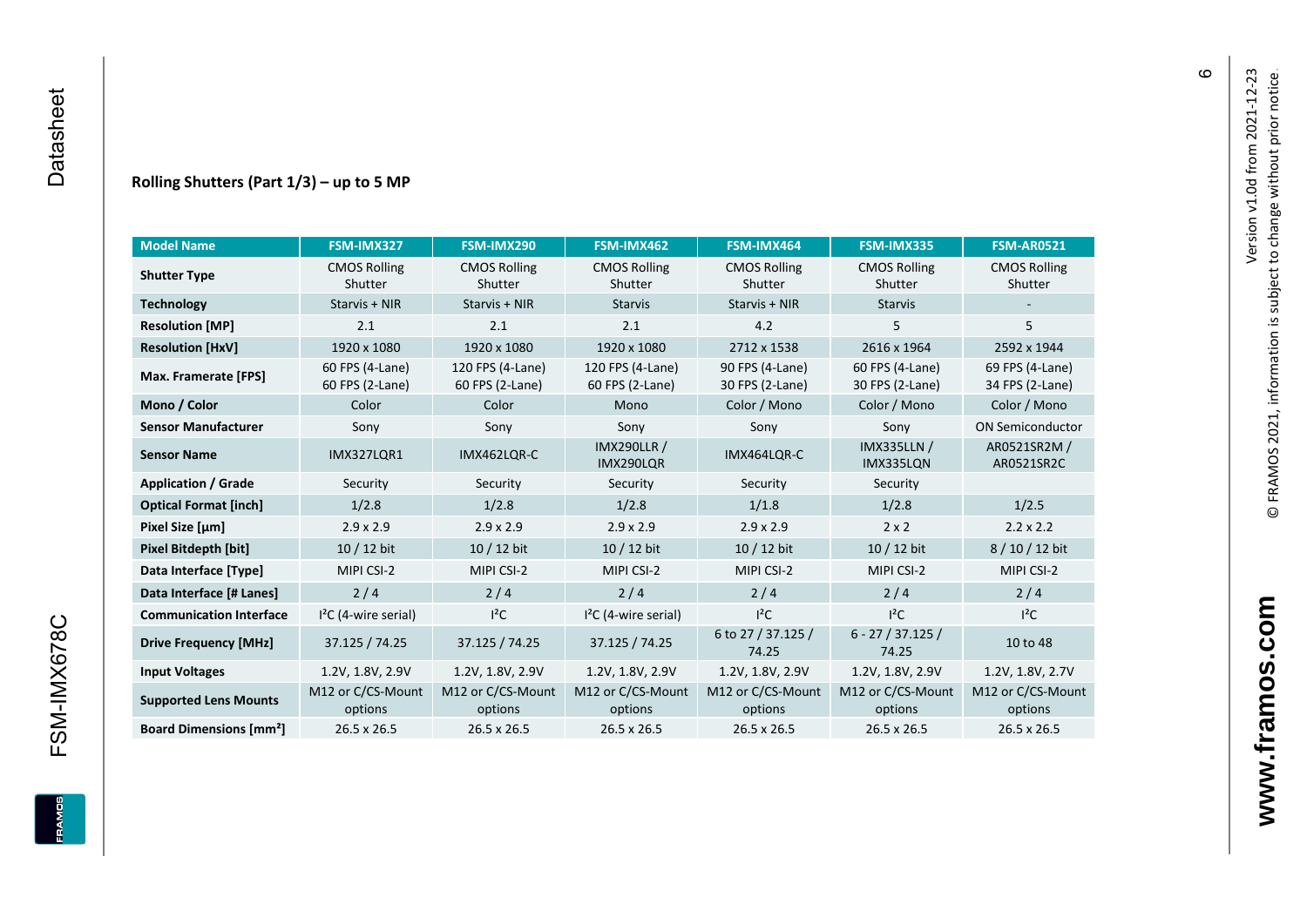#### **Rolling Shutters (Part 2/ 3 ) – 8 MP**

| <b>Model Name</b>                        | FSM-IMX334                                                  | FSM-IMX485                         | <b>FSM-IMX585</b>                    | FSM-IMX678                         | FSM-IMX415                         | <b>FSM-IMX715</b>                  |
|------------------------------------------|-------------------------------------------------------------|------------------------------------|--------------------------------------|------------------------------------|------------------------------------|------------------------------------|
| <b>Shutter Type</b>                      | <b>CMOS Rolling</b>                                         | <b>CMOS Rolling</b>                | <b>CMOS Rolling</b>                  | <b>CMOS Rolling</b>                | <b>CMOS Rolling</b>                | <b>CMOS Rolling</b>                |
|                                          | Shutter                                                     | Shutter                            | Shutter                              | Shutter                            | Shutter                            | Shutter                            |
| <b>Technology</b>                        | <b>Starvis</b>                                              | Starvis + NIR                      | Starvis2                             | Starvis2                           | Starvis + NIR                      | Starvis + NIR                      |
| <b>Resolution [MP]</b>                   | 8.3                                                         | 8.3                                | 8.3                                  | 8.3                                | 8.4                                | 8.4                                |
| <b>Resolution [HxV]</b>                  | 3864 x 2180                                                 | 3864 x 2180                        | 3856 x 2180                          | 3856 x 2180                        | 3864 x 2192                        | 3864 x 2192                        |
| Max. Framerate [FPS]                     | 60 FPS (4-Lane)                                             | 72 FPS (4-Lane)<br>38 FPS (2-Lane) | 90.1 FPS (4-Lane)<br>30 FPS (2-Lane) | 72 FPS (4-Lane)<br>30 FPS (2-Lane) | 90 FPS (4-Lane)<br>44 FPS (2-Lane) | 90 FPS (4-Lane)<br>44 FPS (2-Lane) |
| Mono / Color                             | Color / Mono                                                | Color                              | Color                                | Color / Mono                       | Color                              | Color                              |
| <b>Sensor Manufacturer</b>               | Sony                                                        | Sony                               | Sony                                 | Sony                               | Sony                               | Sony                               |
| <b>Sensor Name</b>                       | <b>IMX334LLR /</b><br>IMX334LQR                             | IMX485LQJ                          | IMX585AAQJ1-C                        | IMX678AAQR1                        | IMX415-AAQR                        | IMX715AAQR1                        |
| <b>Application / Grade</b>               | Security                                                    | Security                           | Security                             | Security                           | Security                           | Security                           |
| <b>Optical Format [inch]</b>             | 1/1.8                                                       | 1/1.2                              | 1/1.2                                | 1/1.8                              |                                    | 1/2.8                              |
| Pixel Size [µm]                          | $2 \times 2$                                                | $2.9 \times 2.9$                   | $2.9 \times 2.9$                     | $2 \times 2$                       | $1.45 \times 1.45$                 | $1.45 \times 1.45$                 |
| <b>Pixel Bitdepth [bit]</b>              | $10/12$ bit                                                 | 10 / 12 bit                        | 10 / 12 bit                          | 10 / 12 bit                        | $10/12$ bit                        | $10/12$ bit                        |
| Data Interface [Type]                    | MIPI CSI-2                                                  | MIPI CSI-2                         | MIPI CSI-2                           | MIPI CSI-2                         | MIPI CSI-2                         | MIPI CSI-2                         |
| Data Interface [# Lanes]                 | $\overline{4}$                                              | 2/4                                | 2/4                                  | 2/4                                | 2/4                                | 2/4                                |
| <b>Communication Interface</b>           | $I^2C$                                                      | $I^2C$                             | $I^2C$                               | $I^2C$                             | $I^2C$                             | $I^2C$                             |
| <b>Drive Frequency [MHz]</b>             | $6 - 27 / 37.125 /$<br>6 to 27 / 37.125 /<br>74.25<br>74.25 |                                    | 6 to 27 / 37.125 /<br>72/74.25       | $6 - 27 / 37.125 /$<br>74.25       | 24 / 27 / 37.125 /<br>72 / 74.25   | 24 / 27 / 37.125 /<br>72 / 74.25   |
| <b>Input Voltages</b>                    | 1.2V, 1.8V, 2.9V                                            | 1.2V, 1.8V, 2.9V                   | 1.1V, 1.8V, 3.3V                     | 1.1V, 1.8V, 3.3V                   | 1.1V, 1.8V, 2.9V                   | 1.1V, 1.8V, 2.9V                   |
| <b>Supported Lens Mounts</b>             | M12 or C/CS-<br>Mount options                               | C/CS-Mount option                  | C/CS-Mount option                    | M12 or C/CS-<br>Mount options      | M12 or C/CS-<br>Mount options      | M12 or C/CS-<br>Mount options      |
| <b>Board Dimensions [mm<sup>2</sup>]</b> | 26.5 x 26.5                                                 | 26.5 x 26.5                        | 26.5 x 26.5                          | 26.5 x 26.5                        | 26.5 x 26.5                        | 26.5 x 26.5                        |

 $\overline{r}$ 

FSM-IMX678C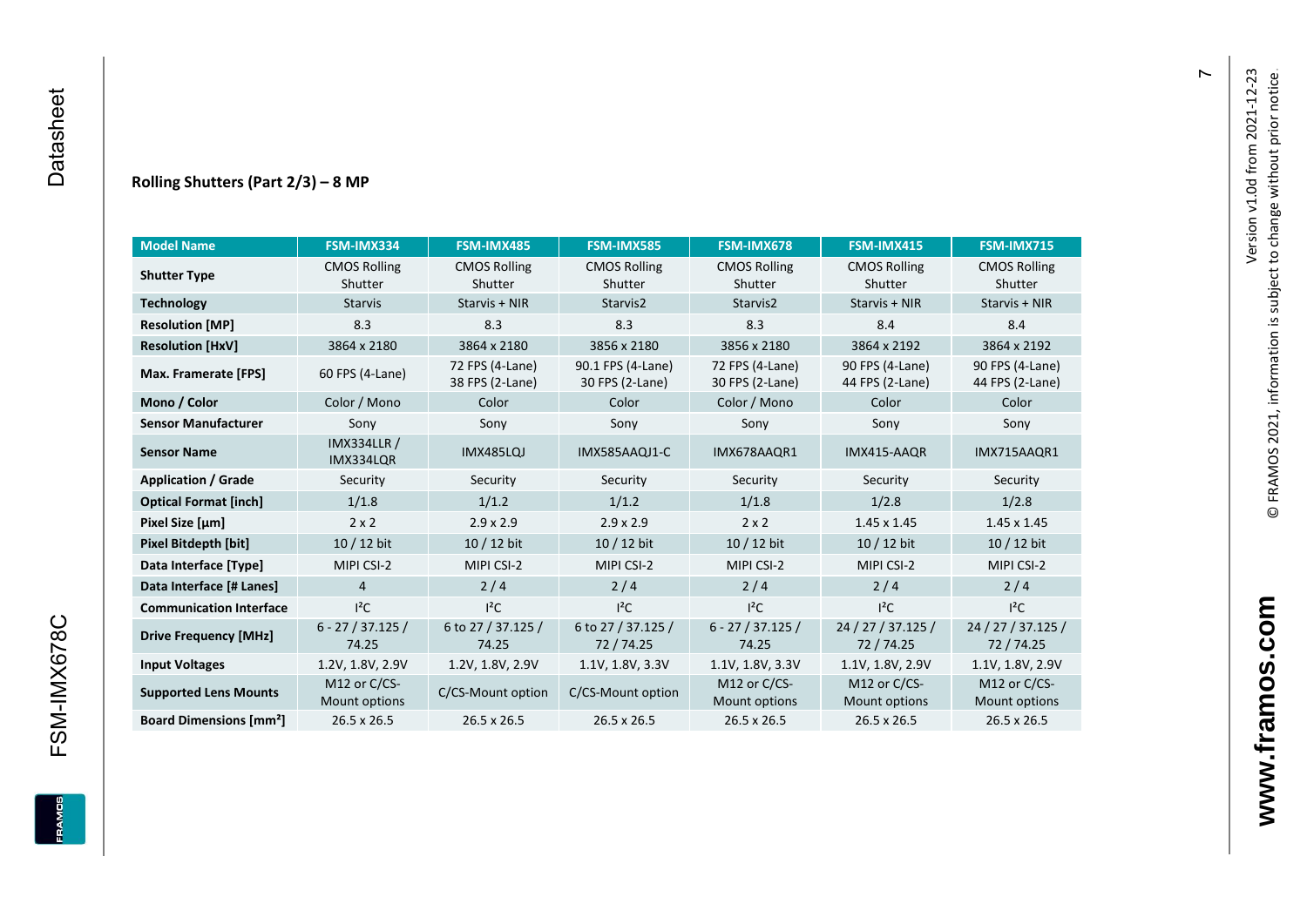| <b>Model Name</b>                        | FSM-IMX412                               | FSM-IMX577                               | FSM-IMX477                               | <b>FSM-AR1335</b>                        | FSM-IMX283                  |
|------------------------------------------|------------------------------------------|------------------------------------------|------------------------------------------|------------------------------------------|-----------------------------|
| <b>Shutter Type</b>                      | <b>CMOS Rolling Shutter</b>              | <b>CMOS Rolling Shutter</b>              | <b>CMOS Rolling Shutter</b>              | <b>CMOS Rolling Shutter</b>              | <b>CMOS Rolling Shutter</b> |
| <b>Technology</b>                        | <b>Starvis</b>                           | <b>Starvis</b>                           | <b>Starvis</b>                           |                                          | <b>Starvis</b>              |
| <b>Resolution [MP]</b>                   | 12.3                                     | 12.3                                     | 12.3                                     | 13.1                                     | 20.2                        |
| <b>Resolution [HxV]</b>                  | 4056 x 3040                              | 4056 x 3040                              | 4056 x 3040                              | 4208 x 3120                              | 5496 x 3694                 |
| Max. Framerate [FPS]                     | 59.9 FPS (4-Lane)<br>30 FPS (2-Lane)     | 59.9 FPS (4-Lane)<br>30 FPS (2-Lane)     | 59.9 FPS (4-Lane)<br>30 FPS (2-Lane)     | 27.2 FPS (4-Lane)<br>13 FPS (2-Lane)     | 24.7 FPS (4-Lane)           |
| Mono / Color                             | Color                                    | Color                                    | Color                                    | Color                                    | Color                       |
| <b>Sensor Manufacturer</b>               | Sony                                     | Sony                                     | Sony                                     | <b>ON Semiconductor</b>                  | Sony                        |
| <b>Sensor Name</b>                       | IMX412-AACK                              | IMX477-AAPK                              | IMX577-AACK                              | AR1335CSSM /<br>AR1335CSSC               | <b>IMX283CQJ</b>            |
| <b>Application / Grade</b>               | Security                                 | Security                                 | Security                                 | Industrial                               | Audio/Video                 |
| <b>Optical Format [inch]</b>             | 1/2.3                                    | 1/2.3                                    | 1/2.3                                    | 1/3.2                                    | $\mathbf{1}$                |
| Pixel Size [µm]                          | $1.55 \times 1.55$                       | $1.55 \times 1.55$                       | $1.55 \times 1.55$                       | $1.1 \times 1.1$                         | $2.4 \times 2.4$            |
| Pixel Bitdepth [bit]                     | 10 / 12 bit                              | 8 / 10 / 12 bit                          | 8 / 10 / 12 bit                          | 8 / 10 bit                               | 10 / 12 bit                 |
| Data Interface [Type]                    | MIPI CSI-2                               | MIPI CSI-2                               | MIPI CSI-2                               | MIPI CSI-2                               | MIPI CSI-2                  |
| Data Interface [# Lanes]                 | 2/4                                      | 2/4                                      | 2/4                                      | 2/4                                      | $\overline{4}$              |
| <b>Communication Interface</b>           | $I2C$ (CCI)                              | $I2C$ (CCI)                              | $I2C$ (CCI)                              | $I^2C$                                   | $I^2C$                      |
| <b>Drive Frequency [MHz]</b>             | 6/12/18/27                               | 6 to 27                                  | 6 to 27                                  | 6 to 48                                  | 6 to 27                     |
| <b>Input Voltages</b>                    | 1.05V, 1.8V, 2.75V                       | 1.05V, 1.8V, 2.8V                        | 1.05V, 1.8V, 2.8V                        | 1.2V, 1.8V, 2.7V                         | 1.2V, 1.8V, 2.9V            |
| <b>Supported Lens Mounts</b>             | M <sub>12</sub> or<br>C/CS-Mount options | M <sub>12</sub> or<br>C/CS-Mount options | M <sub>12</sub> or<br>C/CS-Mount options | M <sub>12</sub> or<br>C/CS-Mount options | C/CS-Mount option           |
| <b>Board Dimensions [mm<sup>2</sup>]</b> | 26.5 x 26.5                              | 26.5 x 26.5                              | 26.5 x 26.5                              | 26.5 x 26.5                              | 26.5 x 26.5                 |

**FRAMOS** 

 $\infty$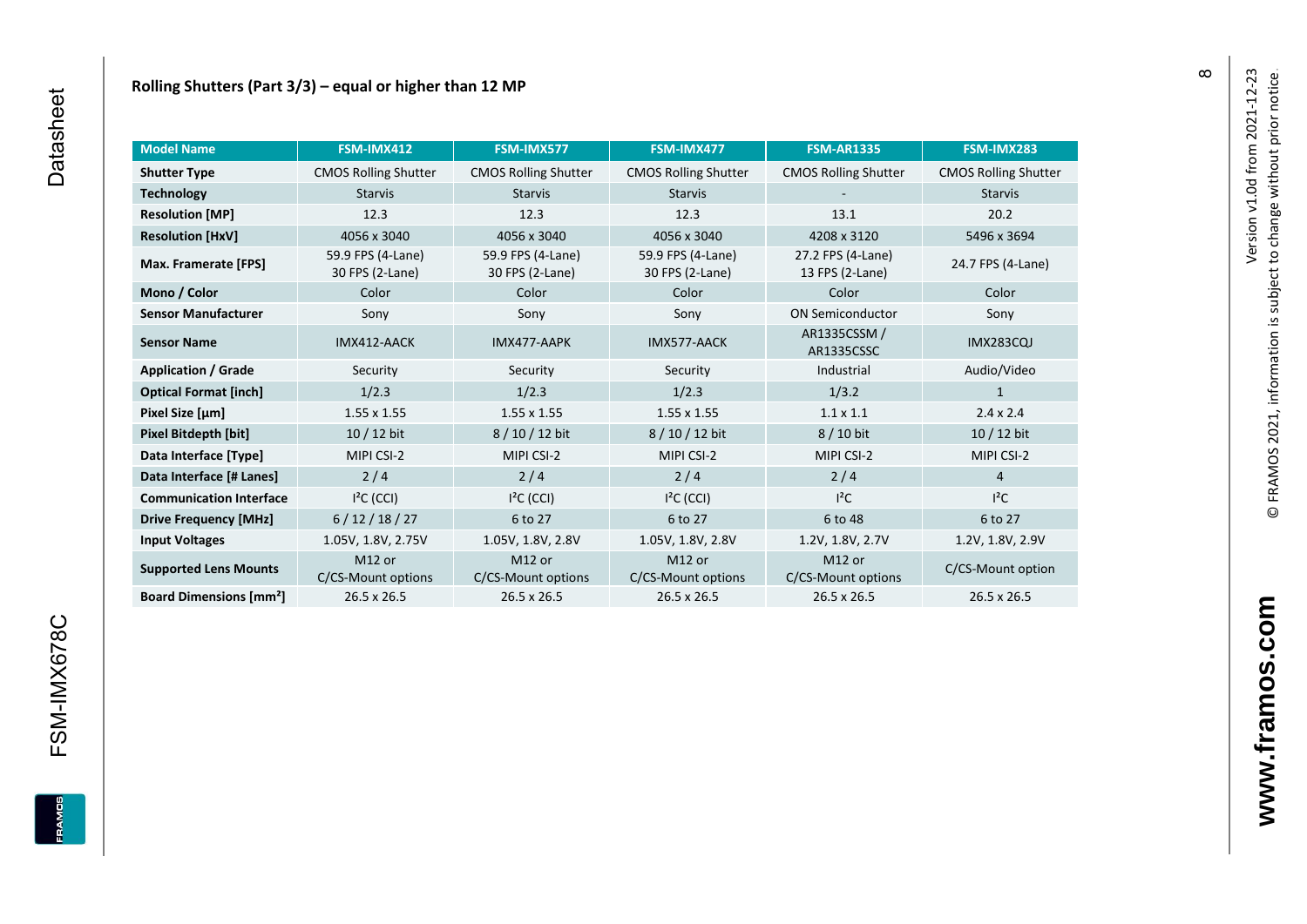#### **[1.2.2](#page-0-7) Sub -LVDS, SLVS and SLVS -EC Modules**

<span id="page-10-0"></span>

| <b>Model Name</b>                        | FSM-IMX264                 | FSM-IMX304                 | FSM-IMX530                                            |
|------------------------------------------|----------------------------|----------------------------|-------------------------------------------------------|
| <b>Shutter Type</b>                      | <b>CMOS Global Shutter</b> | <b>CMOS Global Shutter</b> | <b>CMOS Global Shutter</b>                            |
| <b>Technology</b>                        | Pregius (Gen2)             | Pregius (Gen2)             | Pregius S (Gen4)                                      |
| <b>Resolution [MP]</b>                   | 5.1                        | 12.4                       | 24.5                                                  |
| <b>Resolution [HxV]</b>                  | 2464 x 2056                | 4112 x 3008                | 5328 x 4608                                           |
| Max. Framerate [FPS]                     | CSI-2: 35.7 FPS (4-Lane)   | CSI-2: 23.4 FPS (4-Lane)   | SLVS-EC: 106.9 FPS (8-Lane)<br>CSI-2: 30 FPS (4-Lane) |
| Mono / Color                             | Color / Mono               | Color / Mono               | Color / Mono                                          |
| <b>Sensor Manufacturer</b>               | Sony                       | Sony                       | Sony                                                  |
| <b>Sensor Name</b>                       | IMX264LLR / IMX264LQR      | IMX304LLR / IMX304LQR      | IMX530-AAMJ / IMX530-AAQJ                             |
| <b>Application / Grade</b>               | Industrial                 | Industrial                 | Industrial                                            |
| <b>Optical Format [inch]</b>             | 2/3                        | 1.1                        | 1.2                                                   |
| Pixel Size [µm]                          | $3.45 \times 3.45$         | $3.45 \times 3.45$         | $2.74 \times 2.74$                                    |
| Pixel Bitdepth [bit]                     | 12 bit                     | 12 bit                     | 8/10/12 bit                                           |
| Data Interface [Type]                    | SubLVDS                    | SubLVDS                    | SLVS, SLVS-EC                                         |
| Data Interface [# Lanes]                 | $\overline{4}$             | 4/8                        | 1/2/4/8                                               |
| <b>Communication Interface</b>           | $I2C$ (4-wire serial)      | $I2C$ (4-wire serial)      | $I2C$ (4-wire serial)                                 |
| <b>Drive Frequency [MHz]</b>             | 37.125 / 54 / 74.25        | 37.125 / 54 / 74.25        | 37.125 / 54 / 74.25                                   |
| <b>Input Voltages</b>                    | 1.2V, 1.8V, 3.3V           | 1.2V, 1.8V, 3.3V           | 1.1V, 1.8V, 2.9V, 3.3V                                |
| <b>Supported Lens Mounts</b>             | C/CS-Mount option          | C/CS-Mount option          | C/CS-Mount option                                     |
| <b>Board Dimensions [mm<sup>2</sup>]</b> | 28 x 28                    | 28 x 28                    | 28 x 28                                               |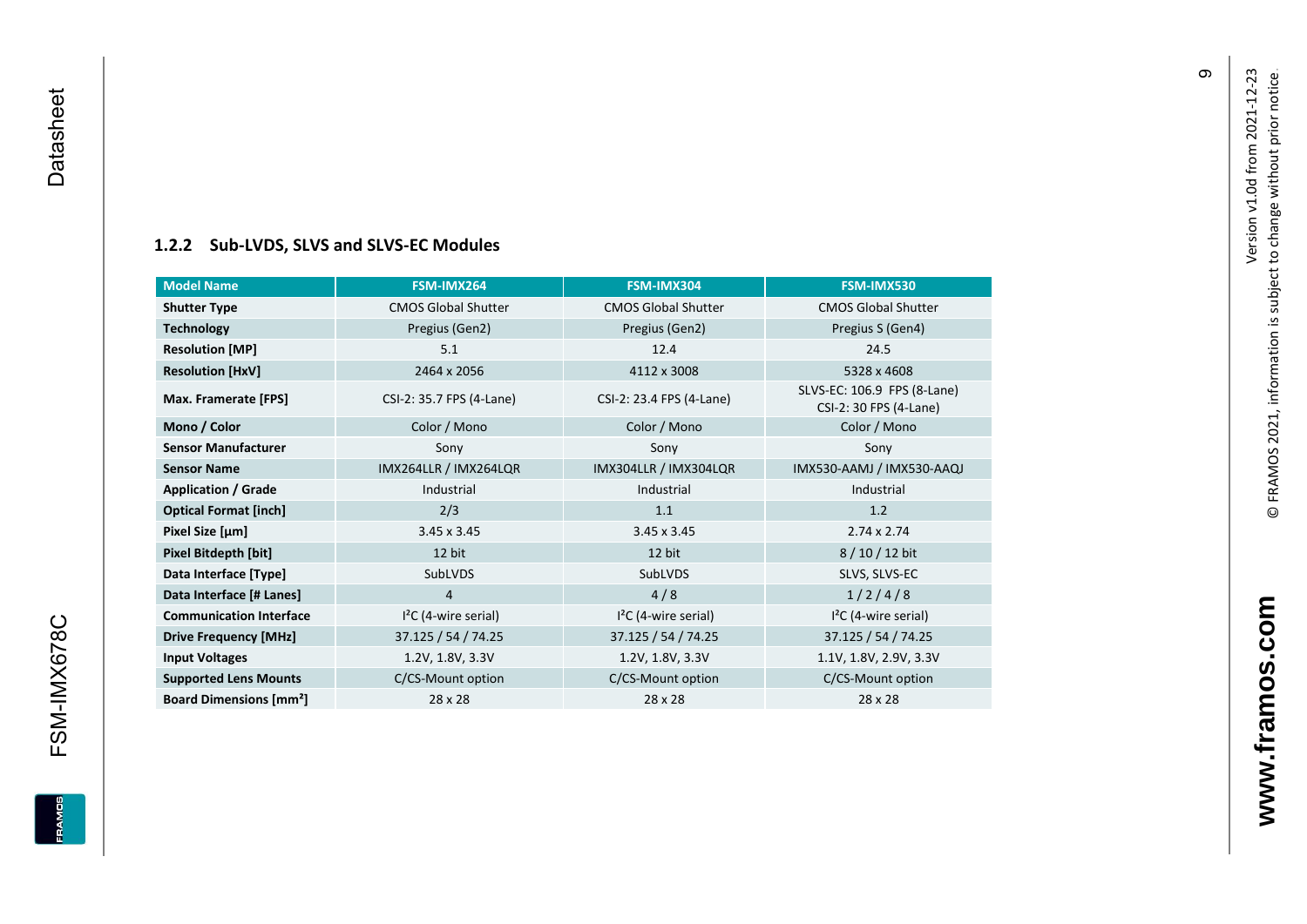# <span id="page-11-0"></span>**2 Software Package and Drivers**

As FRAMOS we know that the getting started with a new technology is the biggest challenge. The idea behind the Software Package is to enable embedded software engineers to get quickly to a streaming system and provide at the same time all tools that are needed to extend and adapt it according the individual needs of the application.

#### **What the software package and driver are:**

- A reference for a custom sensor implementation
- Demonstrating how to use the required interfaces
- Demonstrating how to communicate with the image sensor
- Demonstrating how to generaly initialize and configure the image sensor
- Provide initial image streaming output to the user space
- Demonstrating how to run basic image processing on pixel data

#### **Supported Processor Platforms**

The table below shows which platforms are supported by the standard driver package, and how many FSMs can at maximum be operated in parallel.

| <b>Sensor Module</b> | <b>NVIDIA</b><br><b>Jetson TX2</b> | <b>NVIDIA</b><br><b>AGX Xavier</b> | <b>NVIDIA</b><br><b>Jetson Nano,</b><br><b>TX2 NX, Xavier</b><br><b>NX</b> | <b>DragonBoard</b><br>410c | 96Boards<br><b>Consumer</b><br><b>Edition</b> | <b>Xilinx</b><br><b>Development</b><br><b>Boards</b> |
|----------------------|------------------------------------|------------------------------------|----------------------------------------------------------------------------|----------------------------|-----------------------------------------------|------------------------------------------------------|
| <b>FSM-AR0144</b>    | $\overline{4}$                     |                                    | $\overline{2}$                                                             |                            |                                               |                                                      |
| <b>FSM-AR0521</b>    | $\overline{4}$                     |                                    | $\overline{2}$                                                             | $\overline{2}$             |                                               |                                                      |
| <b>FSM-AR1335</b>    | 4                                  |                                    | $\overline{2}$                                                             |                            |                                               |                                                      |
| FSM-HDP230           | $\overline{4}$                     | $\overline{4}$                     | $\overline{2}$                                                             |                            |                                               |                                                      |
| FSM-IMX264           | $\overline{2}$                     | $\overline{4}$                     | $\overline{\phantom{a}}$                                                   |                            |                                               |                                                      |
| FSM-IMX283           | $\overline{2}$                     | $\overline{4}$                     | $\overline{\phantom{a}}$                                                   |                            |                                               |                                                      |
| FSM-IMX290           | 4                                  |                                    | $\overline{2}$                                                             | $\overline{2}$             |                                               |                                                      |
| FSM-IMX296           | 4                                  |                                    | $\overline{2}$                                                             | $\overline{2}$             |                                               |                                                      |
| FSM-IMX297           | 4                                  |                                    | $\overline{2}$                                                             |                            |                                               |                                                      |
| FSM-IMX304           | $\overline{2}$                     | $\overline{4}$                     | $\overline{\phantom{a}}$                                                   |                            |                                               |                                                      |
| FSM-IMX327           | 4                                  |                                    | $\overline{2}$                                                             | $\overline{2}$             |                                               |                                                      |
| FSM-IMX334           | $\overline{2}$                     | $\overline{4}$                     | $\overline{\phantom{0}}$                                                   |                            |                                               | HW only, driver development                          |
| FSM-IMX335           | 4                                  |                                    | $\overline{2}$                                                             |                            |                                               | on project basis.                                    |
| FSM-IMX412           | $\overline{4}$                     |                                    | $\overline{2}$                                                             | $\overline{2}$             |                                               |                                                      |
| FSM-IMX415           | $\overline{4}$                     |                                    | $\overline{2}$                                                             |                            |                                               |                                                      |
| FSM-IMX462           | $\overline{4}$                     |                                    | $\overline{2}$                                                             |                            |                                               |                                                      |
| FSM-IMX464           | 4                                  |                                    | $\overline{2}$                                                             |                            |                                               |                                                      |
| FSM-IMX477           | 4                                  |                                    | $\overline{2}$                                                             |                            |                                               |                                                      |
| FSM-IMX485           | 4                                  |                                    | $\overline{2}$                                                             |                            |                                               |                                                      |
| FSM-IMX565           | $\overline{4}$                     |                                    | $\overline{2}$                                                             |                            |                                               |                                                      |
| FSM-IMX577           | $\overline{4}$                     |                                    | $\overline{2}$                                                             |                            |                                               |                                                      |
| FSM-IMX585           | $\overline{4}$                     |                                    | $\overline{2}$                                                             |                            |                                               |                                                      |
| FSM-IMX678           | 4                                  |                                    | $\overline{2}$                                                             |                            |                                               |                                                      |
| FSM-IMX715           | $\overline{4}$                     |                                    | $\overline{2}$                                                             |                            |                                               |                                                      |
| FSM-IMX530           | $\overline{2}$                     | $\overline{4}$                     |                                                                            |                            |                                               | 1 <sup>1</sup>                                       |

*Table 1: Ecosystem Software Package - Supported number of FSMs per processing board*

<sup>1</sup> SLVS-EC based FPGA reference implementation as part of the SLVS-EC RX IP Core offering.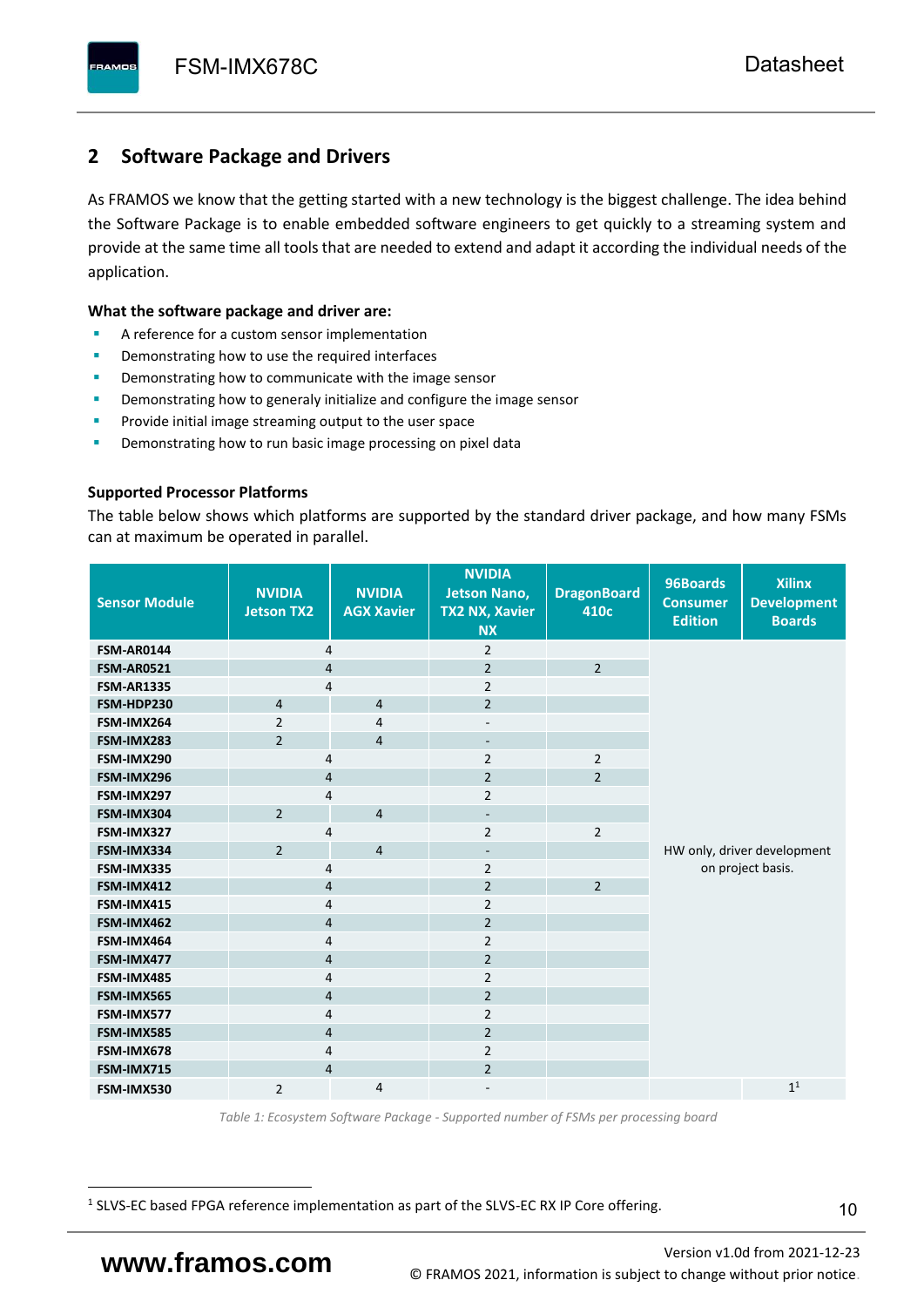#### <span id="page-12-0"></span>**2.1 Reference Software: NVIDIA Jetson Family**

The software package provided with the Development Kits of the FRAMOS Sensor Module Ecosystem provided for NVIDIA Jetson platforms provides a reference implementation of sensor and device drivers for MIPI CSI-2. It contains a minimum feature set demonstrating how to utilize the platform specific data interface and communication implementation, as well as the initialization of the image sensor and implementation of basic features.

#### **Package Content:**

- Platform and device drivers with Linux for Tegra Support
- V4L2 based subdevice drivers (low-level C API)
- Streamlined V4L2 library (LibSV) providing generic C/C++ API
- Display Examples:
	- OpenCV (Software)
	- LibArgus (Hardware)

#### **Supported Devices:**

- **NVIDIA Jetson Nano Developer Kit (B01)**
- **NVIDIA Jetson TX2 Developer Kit**
- NVIDIA Jetson TX2 NX Developer Kit
- **NVIDIA Jetson Xavier NX Developer Kit**
- **NVIDIA Jetson AGX Xavier Developer Kit**

### <span id="page-12-1"></span>**2.1.1 Platform and Sensor Device Drivers**

The driver divides into two main parts that are configured in separate ways – the Image Modes and the General Features of the image sensor.

#### **Image Modes**

These are major attributes that have impact to the image data stream formatting. They require a static preconfiguration within the device tree (DT):

- Image / streaming resolution
- Pixel format / bit depth
- Data rate / lane configuration

Each driver provides access to  $3 - 5$  pre-built configurations, reflecting the main operation modes of the imager. Beside the full resolution, that is always available, they allow to receive image streams in common video resolutions like VGA, Full HD and UHD as they are supported or make sense by the imagers, and utilize sensor features like ROI and binning.

They act as an example for implementation and usage and are available as source. Due to the size limitation of the device tree, it is not possible to integrate an extensive set of options.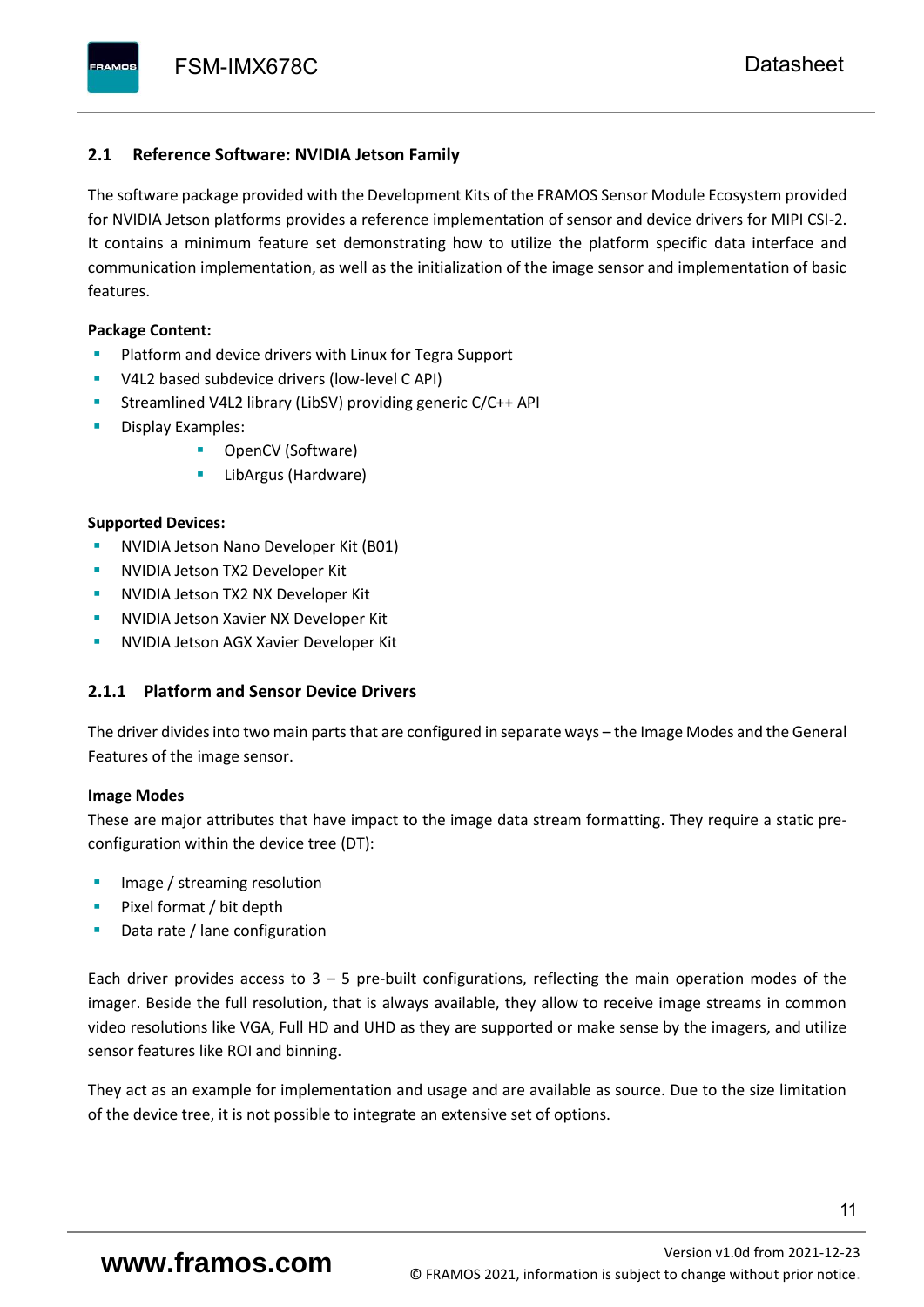#### **General Features**

These are attributes of the image sensor that do not manipulate the data stream formatting. The drivers provided with the Software Pack integrate the sensor features as shown in the table below.

| <b>Pre-Implemented</b><br><b>Features per</b><br><b>Model</b> | Gain (Analog / Digital) | <b>Frame Rate</b> | Exposure Time | Flip / Mirror | <b>IS Mode (Master / Slave)</b> | Sensor Mode ID | <b>Test Pattern Output</b> | <b>Black Level</b> | <b>HDR Output</b> | <b>Broadcast</b> | Data Rate | <b>Synchronizing Master</b> |                           |
|---------------------------------------------------------------|-------------------------|-------------------|---------------|---------------|---------------------------------|----------------|----------------------------|--------------------|-------------------|------------------|-----------|-----------------------------|---------------------------|
| <b>FSM-AR0144</b>                                             |                         |                   |               |               |                                 |                |                            |                    |                   |                  |           |                             |                           |
| <b>FSM-AR0521</b>                                             |                         |                   |               |               |                                 |                |                            |                    |                   |                  |           |                             |                           |
| <b>FSM-AR1335</b>                                             |                         |                   |               |               |                                 |                |                            |                    |                   |                  |           |                             |                           |
| FSM-HDP230                                                    |                         |                   |               |               |                                 |                |                            |                    |                   |                  |           |                             |                           |
| FSM-IMX264                                                    |                         |                   |               |               |                                 |                |                            |                    |                   |                  |           |                             |                           |
| FSM-IMX283                                                    |                         |                   |               |               |                                 |                |                            |                    |                   |                  |           |                             |                           |
| FSM-IMX290                                                    |                         |                   |               |               |                                 |                |                            |                    |                   |                  |           |                             |                           |
| FSM-IMX296                                                    |                         |                   |               |               |                                 |                |                            |                    |                   |                  |           |                             |                           |
| FSM-IMX297                                                    |                         |                   |               |               |                                 |                |                            |                    |                   |                  |           |                             |                           |
| FSM-IMX304                                                    |                         |                   |               |               |                                 |                |                            |                    |                   |                  |           |                             |                           |
| FSM-IMX327                                                    |                         |                   |               |               |                                 |                |                            |                    |                   |                  |           |                             |                           |
| FSM-IMX334                                                    |                         |                   |               |               |                                 |                |                            |                    |                   |                  |           |                             |                           |
| FSM-IMX335                                                    |                         |                   |               |               |                                 |                |                            |                    |                   |                  |           |                             |                           |
| FSM-IMX412                                                    |                         |                   |               |               |                                 |                |                            |                    |                   |                  |           |                             |                           |
| FSM-IMX415                                                    |                         |                   |               |               |                                 |                |                            |                    |                   |                  |           |                             |                           |
| FSM-IMX462                                                    |                         |                   |               |               |                                 |                |                            |                    |                   |                  |           |                             | V4L (libsv) and libargus  |
| FSM-IMX464                                                    |                         |                   |               |               |                                 |                |                            |                    |                   |                  |           |                             | V4L (libsv)               |
| FSM-IMX477                                                    |                         |                   |               |               |                                 |                |                            |                    |                   |                  |           |                             | Not Supported/Implemented |
| FSM-IMX485                                                    |                         |                   |               |               |                                 |                |                            |                    |                   |                  |           |                             |                           |
| FSM-IMX530                                                    |                         |                   |               |               |                                 |                |                            |                    |                   |                  |           |                             |                           |
| FSM-IMX565                                                    |                         |                   |               |               |                                 |                |                            |                    |                   |                  |           |                             |                           |
| FSM-IMX577                                                    |                         |                   |               |               |                                 |                |                            |                    |                   |                  |           |                             |                           |
| FSM-IMX565                                                    |                         |                   |               |               |                                 |                |                            |                    |                   |                  |           |                             |                           |
| FSM-IMX585                                                    |                         |                   |               |               |                                 |                |                            |                    |                   |                  |           |                             |                           |
| FSM-IMX678                                                    |                         |                   |               |               |                                 |                |                            |                    |                   |                  |           |                             |                           |
| FSM-IMX715                                                    |                         |                   |               |               |                                 |                |                            |                    |                   |                  |           |                             |                           |

*Table 2: Supported sensor features on NVIDIA Jetson Family*

Further features, as they are supported by the image sensor, can be integrated into the driver sources using the image sensor datasheet.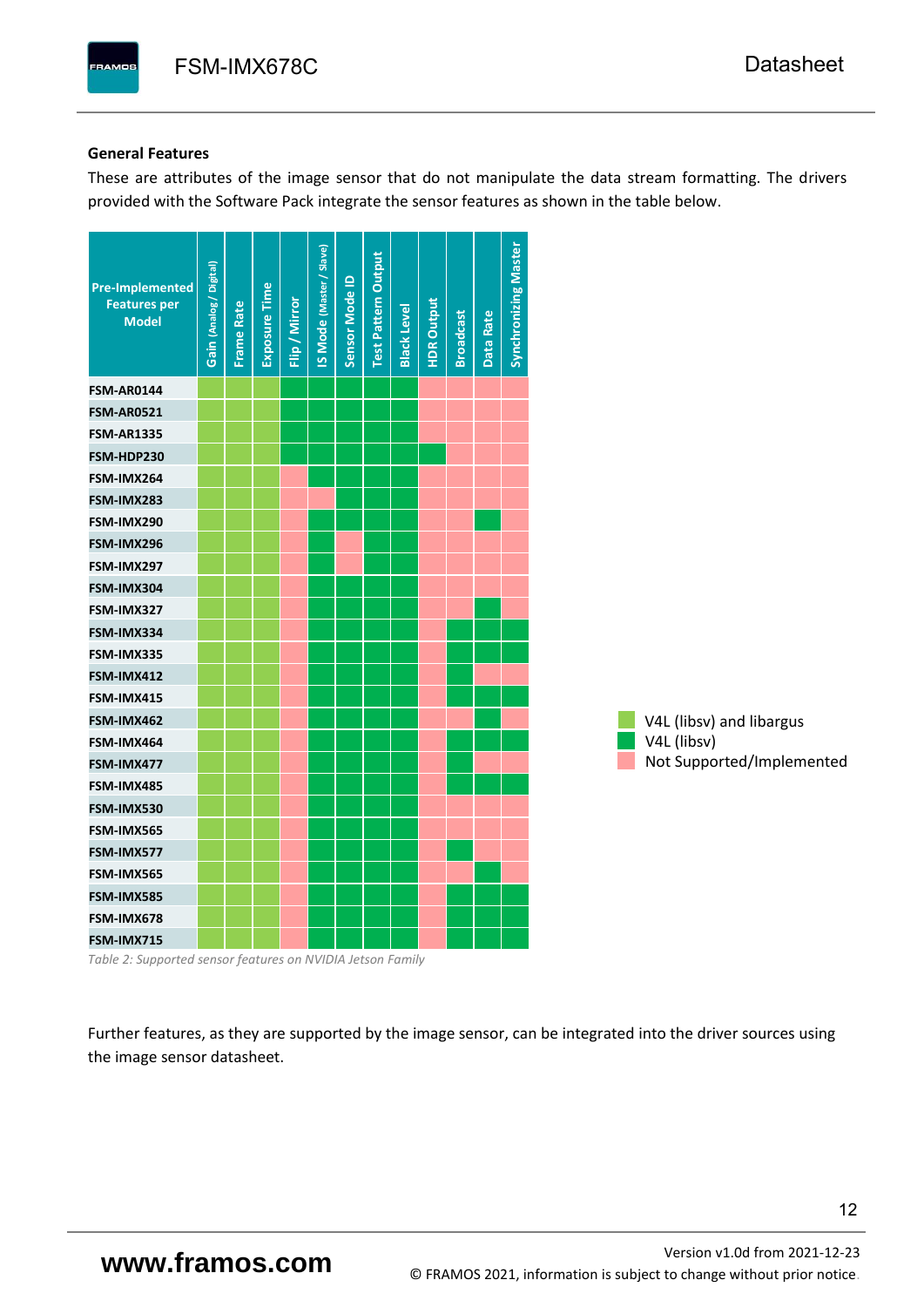# <span id="page-14-0"></span>**2.1.2 Image Pre-Processing Examples**

The provided image processing examples show the general mechanisms of data handling for an image processing using 3<sup>rd</sup>-party libraries. The OpenCV example provides data that is raw (mono) or demosaiced (color) and not further optimized for visual experience, while the LibArgus examples leverages the discrete ISP (Image Signal Processor) inside the Jetson SoC to optimize image reproduction.

## **Argus Camera Example:**

- Using hard ISP in NVIDIA Jetson SoCs, most performant option for image preprocessing
- Only applicable for color sensors (color processing can't be disabled)
- Most performant option
- Utilizing libArgus closed source library, support and tuning on individual basis through FRAMOS
- Example Implementation: Shows Demo Tuning per FSM Devkit

|                               | <b>Xavier</b><br>(AGX, NX) | Tegra X2<br>(TX2, TX2 NX) | Tegra X1<br>(TX1, Nano) |
|-------------------------------|----------------------------|---------------------------|-------------------------|
|                               | <b>Performance</b>         |                           |                         |
| Max. # of streams through ISP | 16                         | 12                        | 6                       |
| Pixel Bandwidth (max.)        | 2 Gpix/s                   | $1.4$ Gpix/s              | $1.4$ Gpix/s            |
| Image Resolution (max.)       | 64 MP                      | 24 MP                     | 24 MP                   |
| Image Width (max.)            | 6144 px                    | 6144 px                   | 6144 px                 |

*Table 3: ISP capabilities / limitations of NVIDIA Jetson Family*

The software package provided with our FSM Devkits contains a functionally and performance limited example configuration for the Jetson ISP. The configuration is sensor and lens related and demonstrates the combination of our standard kit in environments that are illuminated with fluorescent light, like in office or laboratory.

| <b>Supported Features in Default Configuration</b>                |                                             |  |  |  |  |  |  |
|-------------------------------------------------------------------|---------------------------------------------|--|--|--|--|--|--|
| Lens Considered (Type)                                            | Yes (Devkit Lens)                           |  |  |  |  |  |  |
| IR Cut Filter (Type)                                              | Yes (650nm/50%)                             |  |  |  |  |  |  |
| <b>Sensor Configuration</b>                                       | <b>Driver Default</b>                       |  |  |  |  |  |  |
| <b>Demosaic</b>                                                   | Yes <sup>2</sup>                            |  |  |  |  |  |  |
| <b>Black Level Compensation</b>                                   | <b>Yes (Calibrated)</b>                     |  |  |  |  |  |  |
| <b>Bad Pixel Correction</b>                                       | <b>Yes (Calibrated)</b>                     |  |  |  |  |  |  |
| <b>Color Correction</b>                                           | <b>Yes (Calibrated)</b>                     |  |  |  |  |  |  |
| Auto White Balance (A, TL84, D65)                                 | Limited (Calibrated for TL84 only)          |  |  |  |  |  |  |
| <b>Manual White Balancing</b>                                     | Limited (Not Calibrated)                    |  |  |  |  |  |  |
| Lens Shading / Falloff Correction                                 | Limited (Calibrated for Devkit lens)        |  |  |  |  |  |  |
| <b>Noise Reduction</b>                                            | Limited (Not Calibrated)                    |  |  |  |  |  |  |
| <b>Sharpening</b>                                                 | Limited (Not Calibrated)                    |  |  |  |  |  |  |
| Auto Exposure, Gain, Gamma,<br><b>Color/Tone, Contrast Tuning</b> | <b>Requires Application Specific Tuning</b> |  |  |  |  |  |  |

*Table 4: Default tuning of NVIDIA Jetson, supplied with FSM Devkits*

<sup>&</sup>lt;sup>2</sup> Demosaicing is always active and can't be disabled. For monochrome sensors refer to libSV to bypass the ISP.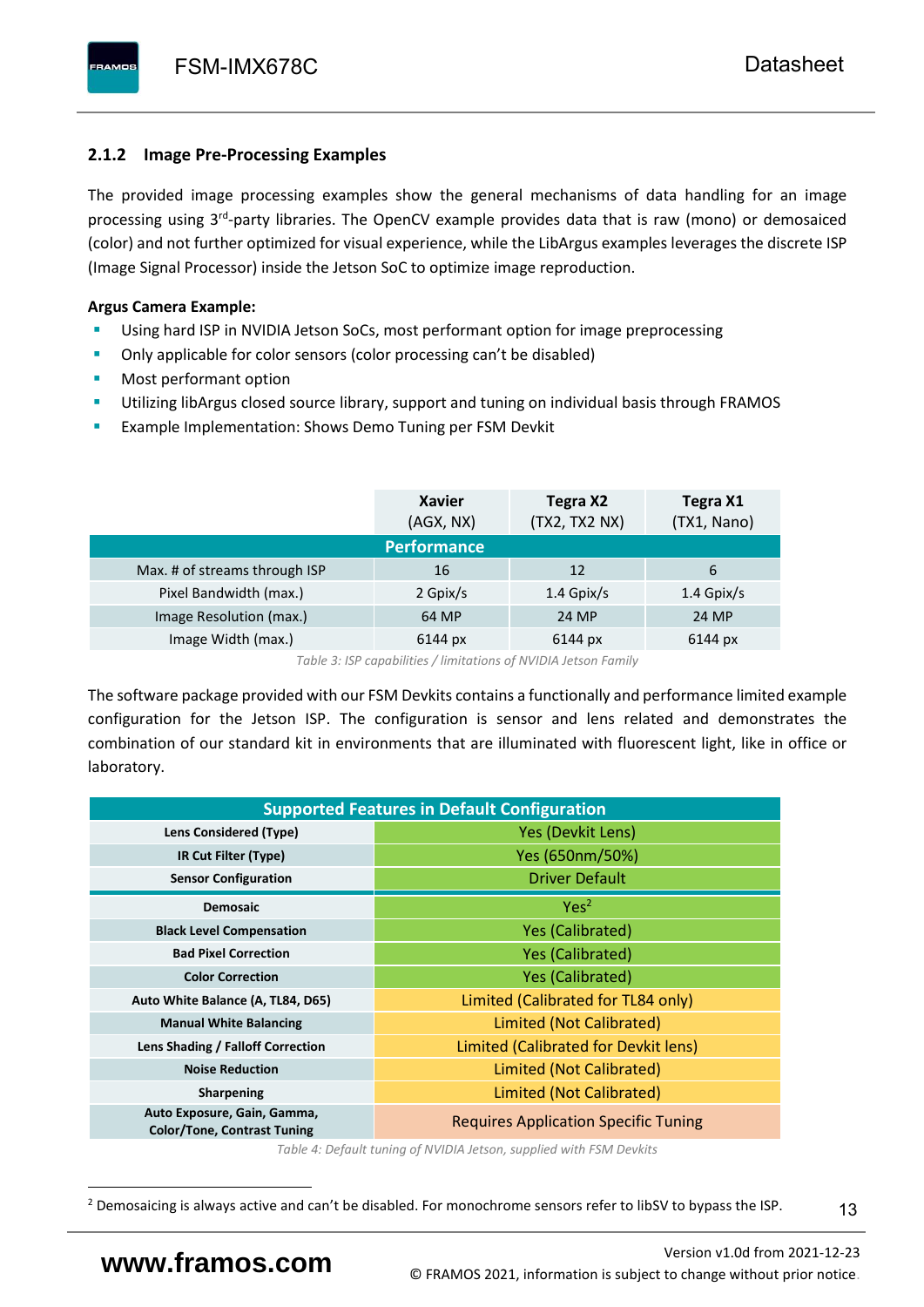To archive best performance and stable results also in variable lighting conditions, a fully featured calibration will be required. As NVIDIA camera partner, FRAMOS provides full ISP configurations for standard setups on request. Further, full custom calibration services considering lens and application specific requirements for sophisticated applications are provided on per project basis.

#### **OpenCV Example:**

- Open software library
- Easy to use and large feature set
- **•** Very resource hungry (CPU)
- Not recommended for pre-processing
- **Example Implementation: Demosaicing, Displaying**

Due to limited performance and extreme resource utilization, the image processing support utilizing the CPU will not be further enhanced.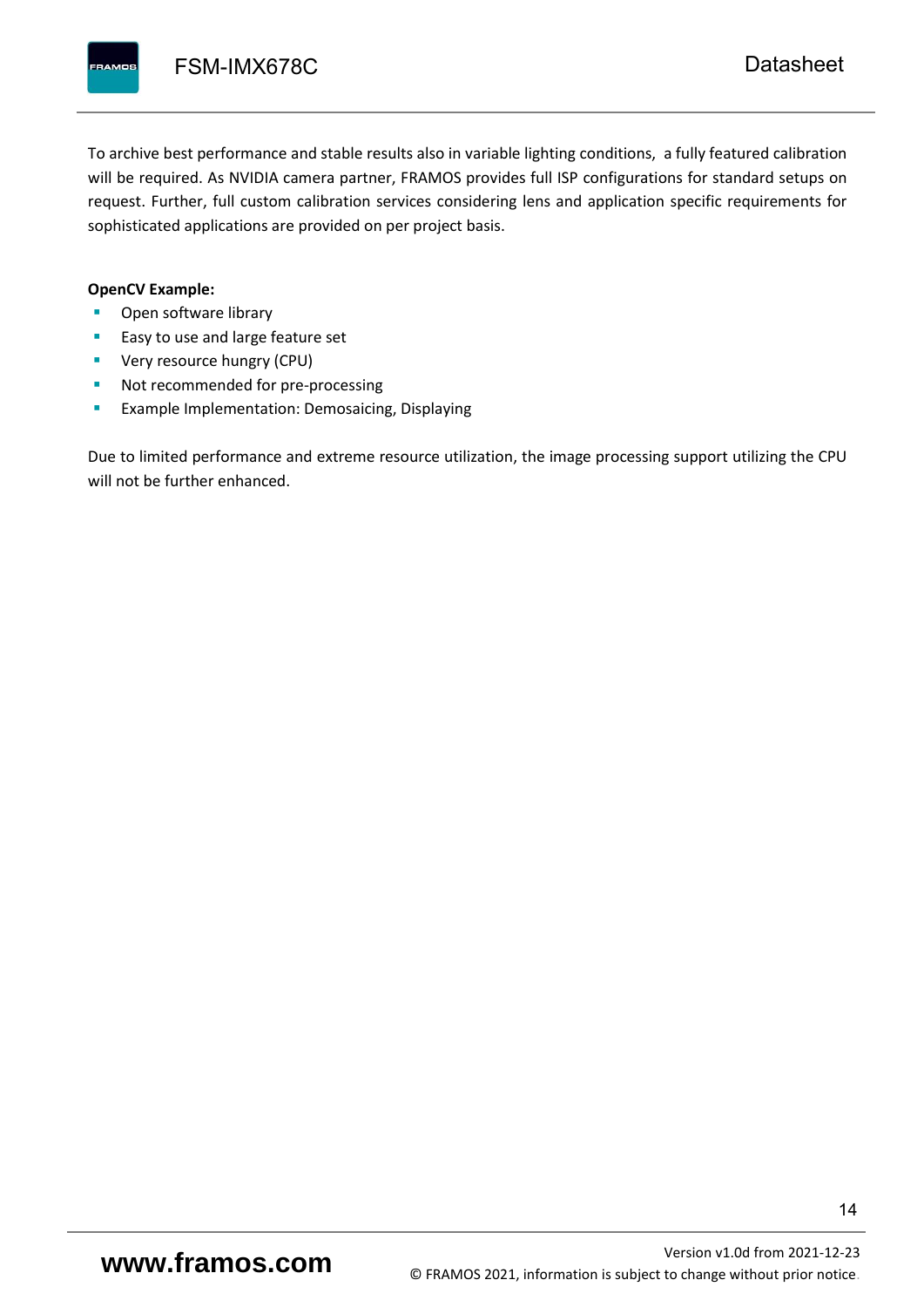# <span id="page-16-0"></span>**3 Ecosystem Compatibility Matrix**

## <span id="page-16-1"></span>**3.1 Hardware Support**

The following matrix shows the compatibility of FSMs, FSAs and FPAs to each other. The FSAs differentiate to each other by supplied voltages, power up sequence, generated clock (oscillator) and physical attributes.

| <b>Item</b> | FSM-IMX477<br>FSM-IMX577                                | FSM-IMX290<br>FSM-IMX327<br>FSM-IMX334<br>FSM-IMX335<br>FSM-IMX412 FSM-IMX462<br>FSM-IMX464<br><b>FSM-IMX485</b> | <b>FSM-IMX296</b><br>FSM-IMX297                         | <b>FSM-AR0521</b><br><b>FSM-AR1335</b>                  | FSM-IMX415<br><b>FSM-IMX715 FSM-IMX283</b>              |                                            | <b>FSM-AR0144</b>                                       | FSM-HDP230                                              | FSM-IMX565<br>FSM-IMX585<br>FSM-IMX678                  |
|-------------|---------------------------------------------------------|------------------------------------------------------------------------------------------------------------------|---------------------------------------------------------|---------------------------------------------------------|---------------------------------------------------------|--------------------------------------------|---------------------------------------------------------|---------------------------------------------------------|---------------------------------------------------------|
| FSA-FT1/A   | FPA-4.A/TXA<br>FPA-A/NVN<br>FPA-2.A/96B<br>FPA-ABC/XX13 |                                                                                                                  |                                                         |                                                         |                                                         |                                            |                                                         |                                                         |                                                         |
| FSA-FT3/A   |                                                         | FPA-4.A/TXA<br>FPA-A/NVN <sup>4</sup><br>FPA-2.A/96B<br>FPA-ABC/XX13                                             |                                                         |                                                         |                                                         |                                            |                                                         |                                                         |                                                         |
| FSA-FT6/A   |                                                         |                                                                                                                  | FPA-4.A/TXA<br>FPA-A/NVN<br>FPA-2.A/96B<br>FPA-ABC/XX13 |                                                         |                                                         |                                            |                                                         |                                                         |                                                         |
| FSA-FT7/A   |                                                         |                                                                                                                  |                                                         | FPA-4.A/TXA<br>FPA-A/NVN<br>FPA-2.A/96B<br>FPA-ABC/XX13 |                                                         |                                            |                                                         |                                                         |                                                         |
| FSA-FT11/A  |                                                         |                                                                                                                  |                                                         |                                                         | FPA-4.A/TXA<br>FPA-A/NVN<br>FPA-2.A/96B<br>FPA-ABC/XX13 |                                            |                                                         |                                                         |                                                         |
| FSA-FT12/A  |                                                         |                                                                                                                  |                                                         |                                                         |                                                         | FPA-4.A/TXA<br>FPA-2.A/96B<br>FPA-ABC/XX13 |                                                         |                                                         |                                                         |
| FSA-FT13/A  |                                                         |                                                                                                                  |                                                         |                                                         |                                                         |                                            | FPA-4.A/TXA<br>FPA-A/NVN<br>FPA-2.A/96B<br>FPA-ABC/XX13 |                                                         |                                                         |
| FSA-FT19/A  |                                                         |                                                                                                                  |                                                         |                                                         |                                                         |                                            |                                                         | FPA-4.A/TXA<br>FPA-A/NVN<br>FPA-2.A/96B<br>FPA-ABC/XX13 |                                                         |
| FSA-FT26/A  |                                                         |                                                                                                                  |                                                         |                                                         |                                                         |                                            |                                                         |                                                         | FPA-4.A/TXA<br>FPA-A/NVN<br>FPA-2.A/96B<br>FPA-ABC/XX13 |

#### <span id="page-16-2"></span>**Sensor Modules with MIPI CSI-2 (D-PHY) Output**

*Table 5: Ecosystem Compatibility Matrix – Native CSI-2 (D-PHY) FSMs*

Version [v1.0d](#page-0-3) from 2021-12-23 **www.framos.com** © FRAMOS 2021, [information is subject to change without prior notice.](mailto:sales@framos.de)

<sup>&</sup>lt;sup>3</sup> Not verified, Xilinx Development Board with hard MIPI CSI-2 / D-PHY interface.

<sup>4</sup> FSM-IMX334 is not supported due to the sensor requiring 4-lanes MIPI.